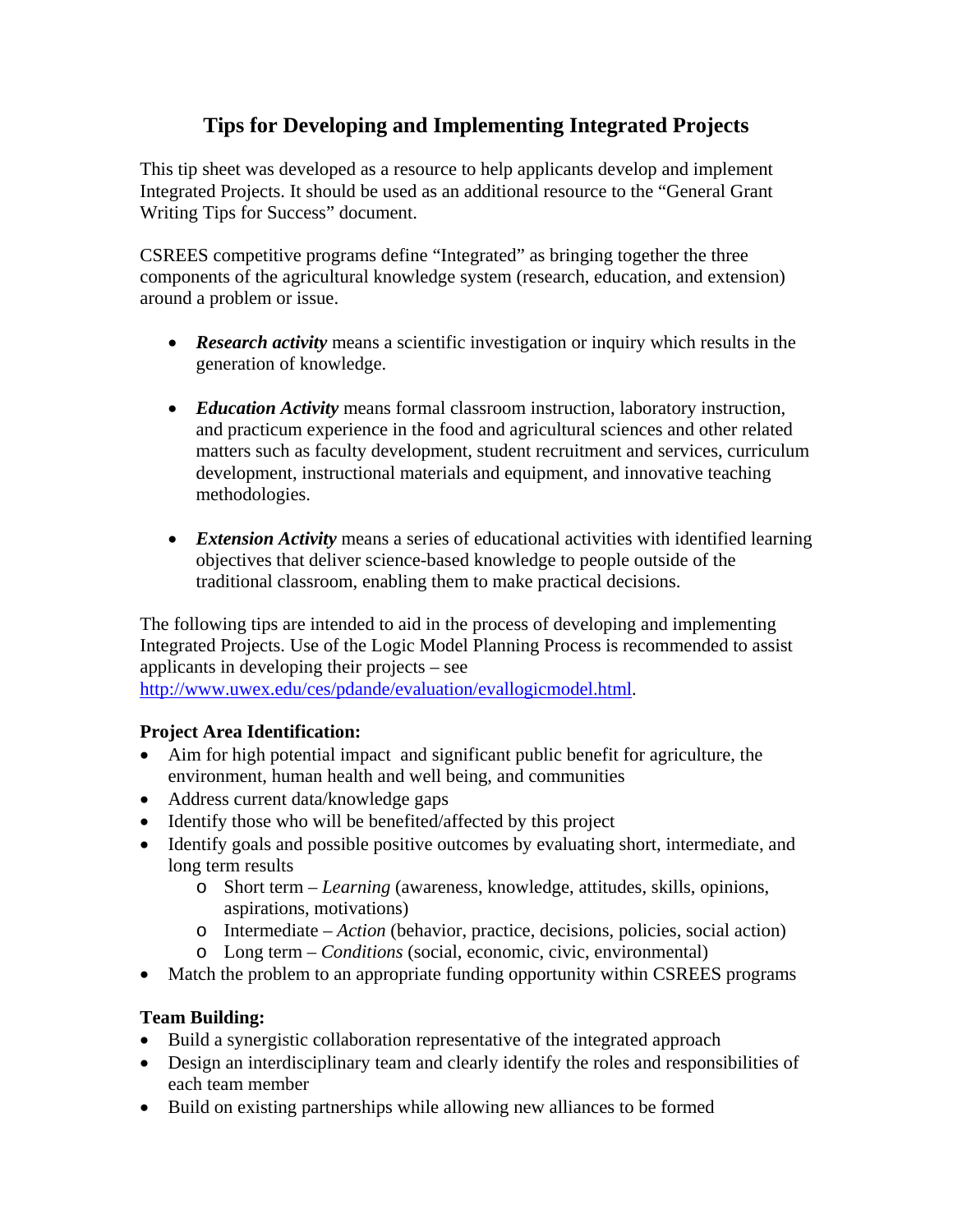- Include collaborators that are trusted by and representative of the stakeholder community
- Recognize the importance of diversity within the team
- Ensure proper balance relative to fields of expertise and organizations
- Essential Factors for Successful Teamwork
	- o Mutual Respect
	- o Trust
	- o Follow through on Actions
	- o Communication
	- o Flexibility
	- o Shared Values
	- o Allocation of Resources among Integrated Functions and Participating Institutions

## **Stakeholder Input:**

- Identify key stakeholders
- Include stakeholders early and often
	- o To identify the problem
	- o To develop the project
	- o To evaluate progress
- Create a stakeholder advisory committee
- Maintain constant and effective communication with stakeholders
- Substantial involvement of stakeholders will help to ensure true integration

## **Project Development:**

- Begin early! Integrated projects take more time to develop than standard research projects
- Invest in face-to-face meetings for project planning/proposal writing
- Define and document the extent of a problem
- Identify existing resources
- Consider how the solutions will be implemented
- Clearly identify and involve information providers that advise end users on implementation of new knowledge
- Establish measures of project performance and supporting evaluations
- Include mechanisms to capture new knowledge in sustained education or extension activities that have impact beyond the life of the project
- Create an integrated approach (two or more of the following):
	- o Research: What are the gaps in knowledge?
	- o Extension: How will you reach those who need the information?
	- o Education: How will you train the next generation?

#### **Writing the Proposal:**

- Ensure all team members are involved from the beginning of project development
- Represent all project functions (research, extension, education) in one or more project objectives